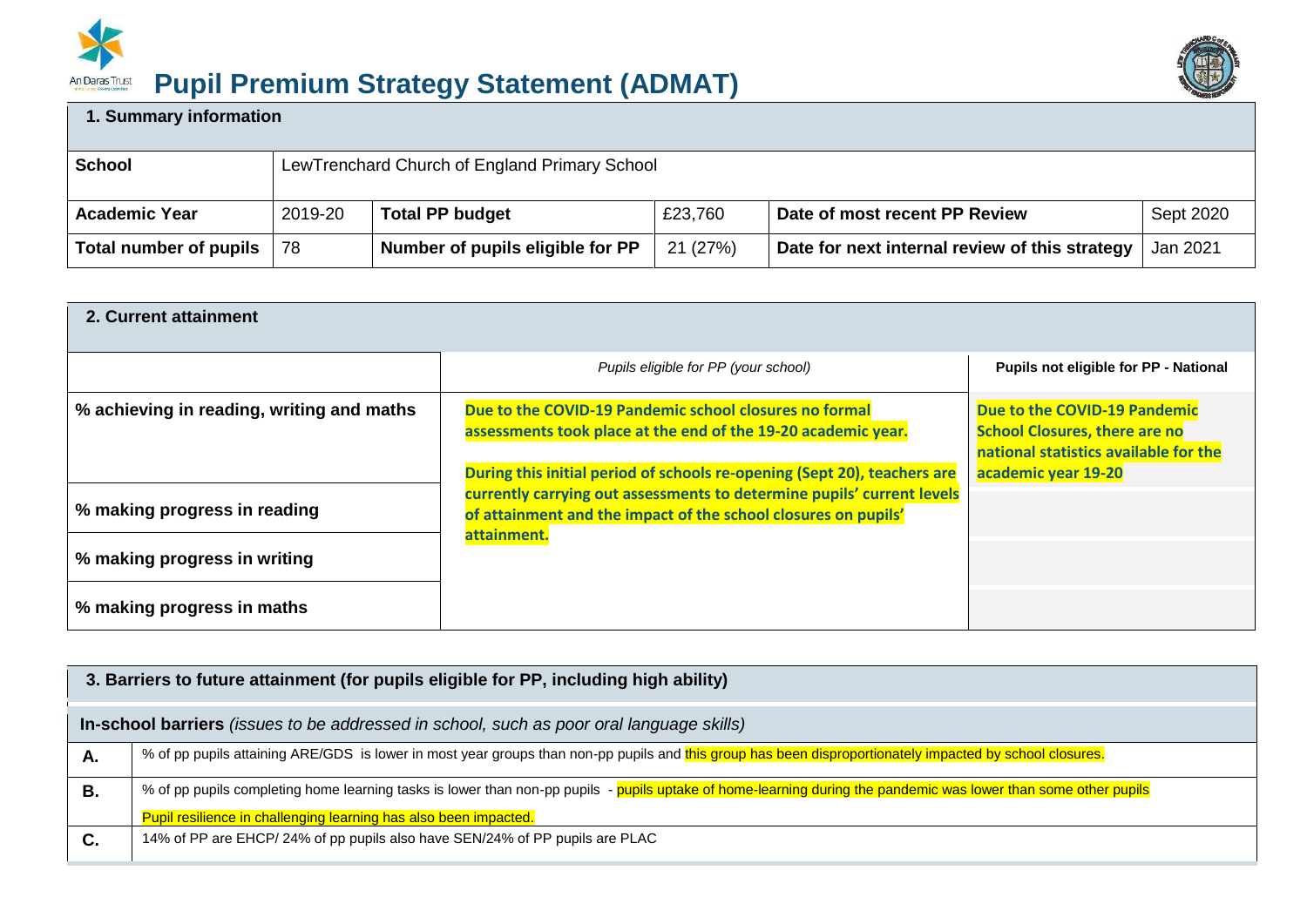|    | <b>External barriers</b> (issues which also require action outside school, such as low attendance rates) |                                                                                   |  |  |  |  |
|----|----------------------------------------------------------------------------------------------------------|-----------------------------------------------------------------------------------|--|--|--|--|
| D. | Attendance for PPG pupils is lower than for other groups. Covid-19 Pandemic - Lockdown - attendance      |                                                                                   |  |  |  |  |
|    | 4. Desired outcomes                                                                                      |                                                                                   |  |  |  |  |
|    | Desired outcomes and how they will be measured                                                           | Success criteria                                                                  |  |  |  |  |
| А. | Raise attainment of pp pupils is maths, reading and writing                                              | % of pupils attaining ARE/GDS is in line with non-pp pupils                       |  |  |  |  |
| В. | Improve in class resilience in learning and home learning uptake by pp pupils                            | % of pupils completing home learning that supports progress is raised.            |  |  |  |  |
| C. | Raise progress of pp pupils with SEN in maths, reading and writing                                       | % of pupils attaining at least expected progress is in line with non-pp<br>pupils |  |  |  |  |
| D. | Improve attendance for pp pupils                                                                         | PP pupils % attendance levels is in line with national.                           |  |  |  |  |
|    | 5. Planned expenditure                                                                                   |                                                                                   |  |  |  |  |

| Academic year $\vert$ £23,760 |                                                                                                                                                                 |
|-------------------------------|-----------------------------------------------------------------------------------------------------------------------------------------------------------------|
| whole school strategies.      | The three headings below enable schools to demonstrate how they are using the pupil premium to improve classroom pedagogy, provide targeted support and support |
| i Auglity of togobing for all |                                                                                                                                                                 |

| i. Quality of teaching for all |  |  |
|--------------------------------|--|--|
|                                |  |  |
|                                |  |  |

| <b>Desired outcome</b>                                                                                                         | Chosen action /<br>approach                                                                                                                                                                                                                             | What is the<br>evidence and<br>rationale for this<br>choice?                                                                                                                                                                                                                                   | How will you ensure it is implemented well?                                                                                                                                                                                                                                                                                                                                                                                                                                                                                                                      | <b>Staff lead</b>             | When will you<br>review<br>implementation?                                                           |
|--------------------------------------------------------------------------------------------------------------------------------|---------------------------------------------------------------------------------------------------------------------------------------------------------------------------------------------------------------------------------------------------------|------------------------------------------------------------------------------------------------------------------------------------------------------------------------------------------------------------------------------------------------------------------------------------------------|------------------------------------------------------------------------------------------------------------------------------------------------------------------------------------------------------------------------------------------------------------------------------------------------------------------------------------------------------------------------------------------------------------------------------------------------------------------------------------------------------------------------------------------------------------------|-------------------------------|------------------------------------------------------------------------------------------------------|
| A. Improved progress<br>and attainment for pp<br>pupils - specifically<br>focused on reading<br>and vocabulary<br>development. | Focus teaching on PP<br>pupils through<br>questioning and<br>feedback.<br>Specifically timetabled<br>sessions daily for<br>reading – reading for<br>pleasure, reading<br>independently.<br>Improved reading<br>resources in school<br>including reading | Pupils eligible for PP are<br>making less progress than<br>other pupils in Key Stage 2.<br>In addition, this has been<br>impacted by the school<br>closures.<br>We want to ensure that PP<br>pupils can achieve ARE and<br>make better than<br>expected progress.<br>We want to train teachers | English subject leader to deliver CPD on reading engagement, reading for pleasure<br>and guided reading.<br>HoS to monitor RWI and to support with teaching ams.<br>Experienced teachers to model quality first teaching and feedback strategies.<br>Use staff meetings and INSET days to deliver training.<br>Peer observation of each other's classes after the course, to embed learning.<br>English lead to target classes with high pp pupil numbers or classes where pp<br>attainment or progress is not in line with national averages for non-pp pupils. | English lead<br>RAB<br>HoS LD | <b>Termly</b><br>$\frac{1}{2}$ day a $\frac{1}{2}$ term for<br>English Lead<br>$6 \times £75 = £450$ |
| in practices to provide<br>$programme -$<br>Accelerated Reader - to<br>stretch and ensure<br>support in the teaching           | English lead to monitor reading across the school with a focus on year groups where<br>significant groups of pupils are below age-related reading expectations.                                                                                         |                                                                                                                                                                                                                                                                                                |                                                                                                                                                                                                                                                                                                                                                                                                                                                                                                                                                                  |                               |                                                                                                      |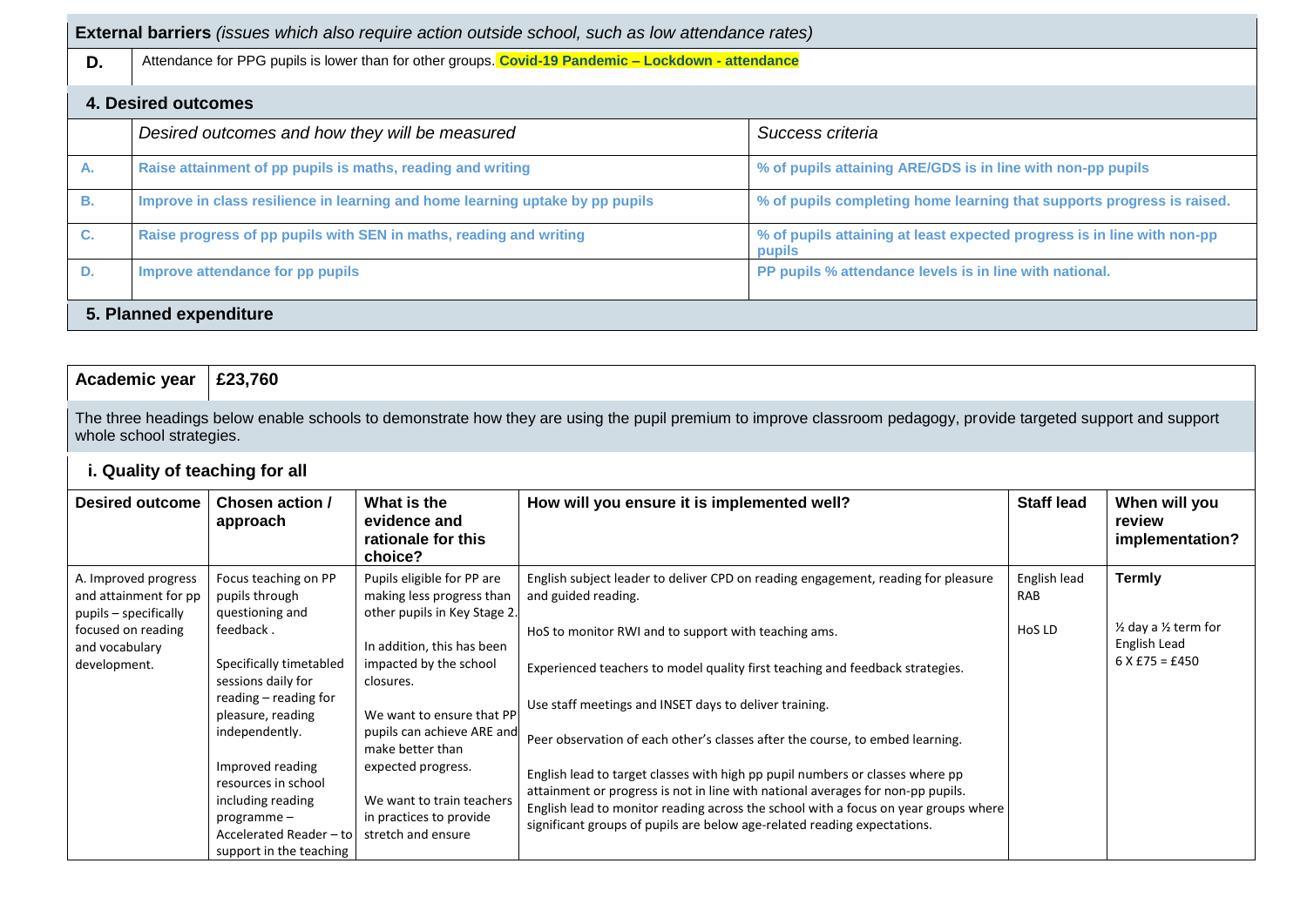|                                                                                                                                             | of reading and<br>monitoring of progress<br>at KS2.<br>Targeted deployment of<br>in class TA support and<br>catch-up interventions.     | engagement for these<br>pupils.                                                                                                                                                                                                                                                                                                                            | Improvement focus to be on ensuring all pupils can read fluently and on the<br>acquisition of vocabulary to support progress and attainment improvements in all<br>subject.<br>Set up and use of Accelerated reading to improve monitoring of progress and focus<br>on reading teaching, specifically in KS2.<br>Continue to use Babcock library services to support in improving areas of identified<br>gaps and weaknesses in reading resources provision.                                           | <b>Total budgeted cost</b>                                              | £450                                                                                                                                                             |
|---------------------------------------------------------------------------------------------------------------------------------------------|-----------------------------------------------------------------------------------------------------------------------------------------|------------------------------------------------------------------------------------------------------------------------------------------------------------------------------------------------------------------------------------------------------------------------------------------------------------------------------------------------------------|--------------------------------------------------------------------------------------------------------------------------------------------------------------------------------------------------------------------------------------------------------------------------------------------------------------------------------------------------------------------------------------------------------------------------------------------------------------------------------------------------------|-------------------------------------------------------------------------|------------------------------------------------------------------------------------------------------------------------------------------------------------------|
| ii. Targeted support                                                                                                                        |                                                                                                                                         |                                                                                                                                                                                                                                                                                                                                                            |                                                                                                                                                                                                                                                                                                                                                                                                                                                                                                        |                                                                         |                                                                                                                                                                  |
| <b>Desired outcome</b>                                                                                                                      | Chosen<br>action/approach                                                                                                               | What is the<br>evidence and<br>rationale for this<br>choice?                                                                                                                                                                                                                                                                                               | How will you ensure it is implemented well?                                                                                                                                                                                                                                                                                                                                                                                                                                                            | <b>Staff lead</b>                                                       | When will you<br>review<br>implementation?                                                                                                                       |
| A. Improved progress<br>and attainment for pp<br>Pupils.<br>B. Raise progress of pp<br>pupils with SEN in<br>maths, reading and<br>writing. | Thrive support for pp<br>pupils<br>1:1 support for targeted<br>pupils<br>In class TA support<br>where high need has<br>been identified. | Some of the students need<br>targeted support to catch<br>up.<br>This is a programme which<br>has been independently<br>evaluated and shown to be<br>effective in other schools.<br>TA deployment guides<br>from EEF used to support<br>effective practice.<br>Evaluated catch-up<br>programmes used - eg.<br>Catch-up Literacy,<br><b>Precision Teach</b> | Organise timetable to ensure staff delivering provision have sufficient preparation<br>and delivery time.<br>Carry-out baseline assessments to identify gaps/monitor progress<br>through regular re-assessment<br>1:1 support specifically targeted to identified pp pupils under-performing.<br>Class teachers to deploy TAs to support pp groups in class - planning to reflect his.<br>TAs to support with questioning and feedback.<br>Interventions used for pupils who are significantly behind. | HoS LD<br>EHT/PP Lead<br>LH<br>English and<br>Maths Leads<br>RAB and JE | TA Thrive 1 pm each<br>£1671<br>1/2 day a 1/2 term for<br><b>English and Maths Leads</b><br>$6$ X £75 = £450 x 2=<br>£900<br>Class TA costs<br>£15,000 estimated |
| Total budgeted cost                                                                                                                         |                                                                                                                                         |                                                                                                                                                                                                                                                                                                                                                            |                                                                                                                                                                                                                                                                                                                                                                                                                                                                                                        |                                                                         | £17,571                                                                                                                                                          |
| iii. Other approaches                                                                                                                       |                                                                                                                                         |                                                                                                                                                                                                                                                                                                                                                            |                                                                                                                                                                                                                                                                                                                                                                                                                                                                                                        |                                                                         |                                                                                                                                                                  |
| <b>Desired outcome</b>                                                                                                                      | Chosen<br>action/approach                                                                                                               | What is the<br>evidence and<br>rationale for this<br>choice?                                                                                                                                                                                                                                                                                               | How will you ensure it is implemented well?                                                                                                                                                                                                                                                                                                                                                                                                                                                            | <b>Staff lead</b>                                                       | When will you<br>review<br>implementation?                                                                                                                       |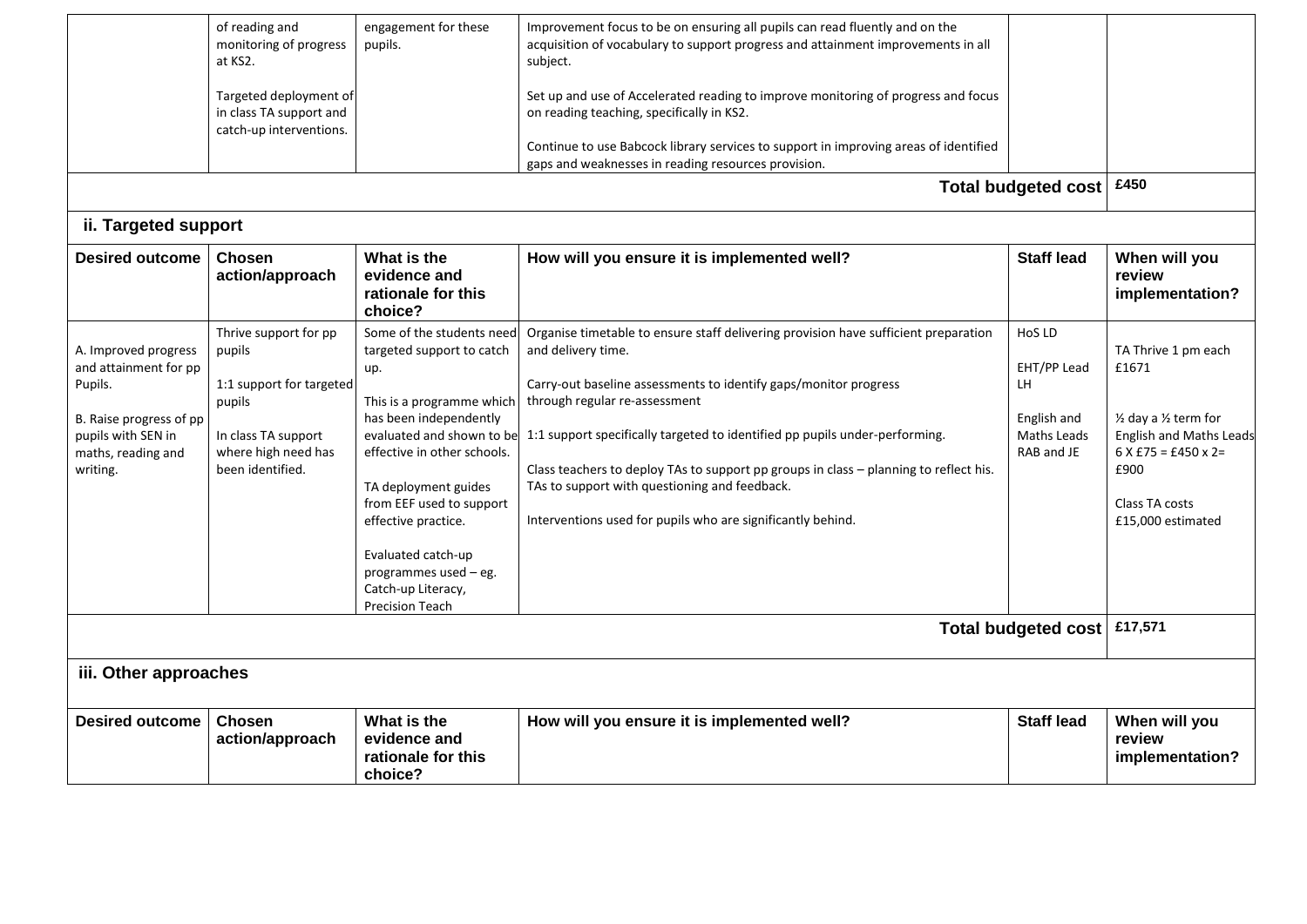| B. Improved resilience<br>in class learning and | VL strategies<br>employed and each  | VL strategies have proved<br>effective previously and    | Teachers to refocus pupils on VL through regular activity in the class.            | EHT/PP<br>Lead LH    | <b>Termly</b>                                |
|-------------------------------------------------|-------------------------------------|----------------------------------------------------------|------------------------------------------------------------------------------------|----------------------|----------------------------------------------|
| uptake of home                                  | ability focused on                  | were commented on                                        | VL training booked for Autumn term with Trust VL lead DS.                          |                      | TA PSA 1 pm each                             |
| learning                                        | each week.                          | positively in our Ofsted<br>April 2019. The long         | VL coaches to monitor impact and support staff/groups as needed.                   | VL coaches<br>LD/RAB | £1671                                        |
|                                                 | Capabilities                        | period of home-learning                                  |                                                                                    |                      |                                              |
| C. Increased                                    | curriculum                          | has led to a slip back for                               | Capabilities Curriculum to be used to support planning of activities that support  | <b>SENDCo TL</b>     | £ EWO                                        |
| attendance                                      | assessments and                     | some pupils in their                                     | developing the capabilities identified through assessment as weaker $-$ ie.        |                      |                                              |
| rates                                           | planning used to                    | resilience and stamina                                   | communication, confidence, resilience, problem solving, etc                        |                      |                                              |
|                                                 | tackle identified                   | when challenged in their                                 |                                                                                    |                      |                                              |
|                                                 | weaknesses.                         | learning. This is supported<br>through EEF research      | Ensure identification of target pupils is fair, transparent and properly recorded. |                      |                                              |
|                                                 | TA to carry out                     | results.                                                 | Monitor behaviour but also monitor whether improvements in behaviour translate     |                      |                                              |
|                                                 | parent support with                 |                                                          | into improved attainment.                                                          |                      |                                              |
|                                                 | families to discuss                 | We can't improve                                         |                                                                                    |                      |                                              |
|                                                 | attendance. Head of                 | attainment for children if                               |                                                                                    |                      |                                              |
|                                                 | School to monitor                   | they aren't actually                                     |                                                                                    |                      |                                              |
|                                                 | pupils and follow up                | attending school. NfER                                   |                                                                                    |                      |                                              |
|                                                 | quickly on absences.                | briefing for school leaders                              |                                                                                    |                      |                                              |
|                                                 | EWO support as<br>needed.           | identifies addressing<br>attendance as a key step.       |                                                                                    |                      |                                              |
|                                                 |                                     |                                                          |                                                                                    |                      |                                              |
|                                                 | Longer parent meeting               | The EEF Toolkit suggests                                 |                                                                                    |                      |                                              |
|                                                 | sessions.                           | that targeted interventions                              |                                                                                    |                      |                                              |
|                                                 |                                     | matched to specific                                      |                                                                                    |                      |                                              |
|                                                 |                                     | students with particular                                 |                                                                                    |                      |                                              |
|                                                 |                                     | learning needs or                                        |                                                                                    |                      |                                              |
|                                                 |                                     | behavioural issues can be                                |                                                                                    |                      |                                              |
|                                                 |                                     | effective, especially for                                |                                                                                    |                      |                                              |
|                                                 |                                     | older pupils.                                            |                                                                                    |                      |                                              |
| All barriers to learning                        | Specifically targeted pp            | Attainment cannot be                                     | SF provides monthly updates on progress towards pupils achieving personal targets. | SENDCo TL            | TA Thrive 1 pm each                          |
|                                                 | pupils with learning or             | improved for some pupils                                 | PP Lead to monitor in-school improvement measures.                                 |                      | £1671                                        |
|                                                 | behaviour                           | unless they are 'ready to                                |                                                                                    |                      |                                              |
|                                                 | difficulties to receive             | learn'. Some pupils have                                 | Alternative approaches to curriculum enrichment to be considered if trips and      |                      | On site PSA/Educational                      |
|                                                 | educational therapy                 | experienced extreme                                      | residentials cannot take place.                                                    |                      | Counselling Provision @<br>£45 per hour from |
|                                                 | from specialist $-SF$ if<br>needed. | trauma and need specialist<br>support which is on a long |                                                                                    |                      | external provider tbc                        |
|                                                 |                                     | waiting list within                                      | Monitor behaviour but also monitor whether improvements in behaviour translate     |                      |                                              |
|                                                 |                                     | Cornwall.                                                | into improved attainment.                                                          |                      | 3 hours weekly = $£225 x$                    |
|                                                 | Pupils who have                     |                                                          |                                                                                    |                      | 17 weeks = $£2295$                           |
|                                                 | experienced trauma or               |                                                          |                                                                                    |                      | (1/2 from SEN                                |
|                                                 | difficulties during                 | Aspiration                                               |                                                                                    |                      | funding)                                     |
|                                                 | lockdown to receive                 | development/access to full                               |                                                                                    |                      |                                              |
|                                                 | support to re-engage                | breadth of curriculum to                                 |                                                                                    |                      |                                              |
|                                                 | with learning from                  | support progress in all                                  |                                                                                    |                      | Enrichment £1000                             |
|                                                 | Thrive TA                           | areas                                                    |                                                                                    |                      |                                              |
|                                                 |                                     |                                                          |                                                                                    |                      |                                              |
|                                                 | Curriculum enrichment               |                                                          |                                                                                    |                      |                                              |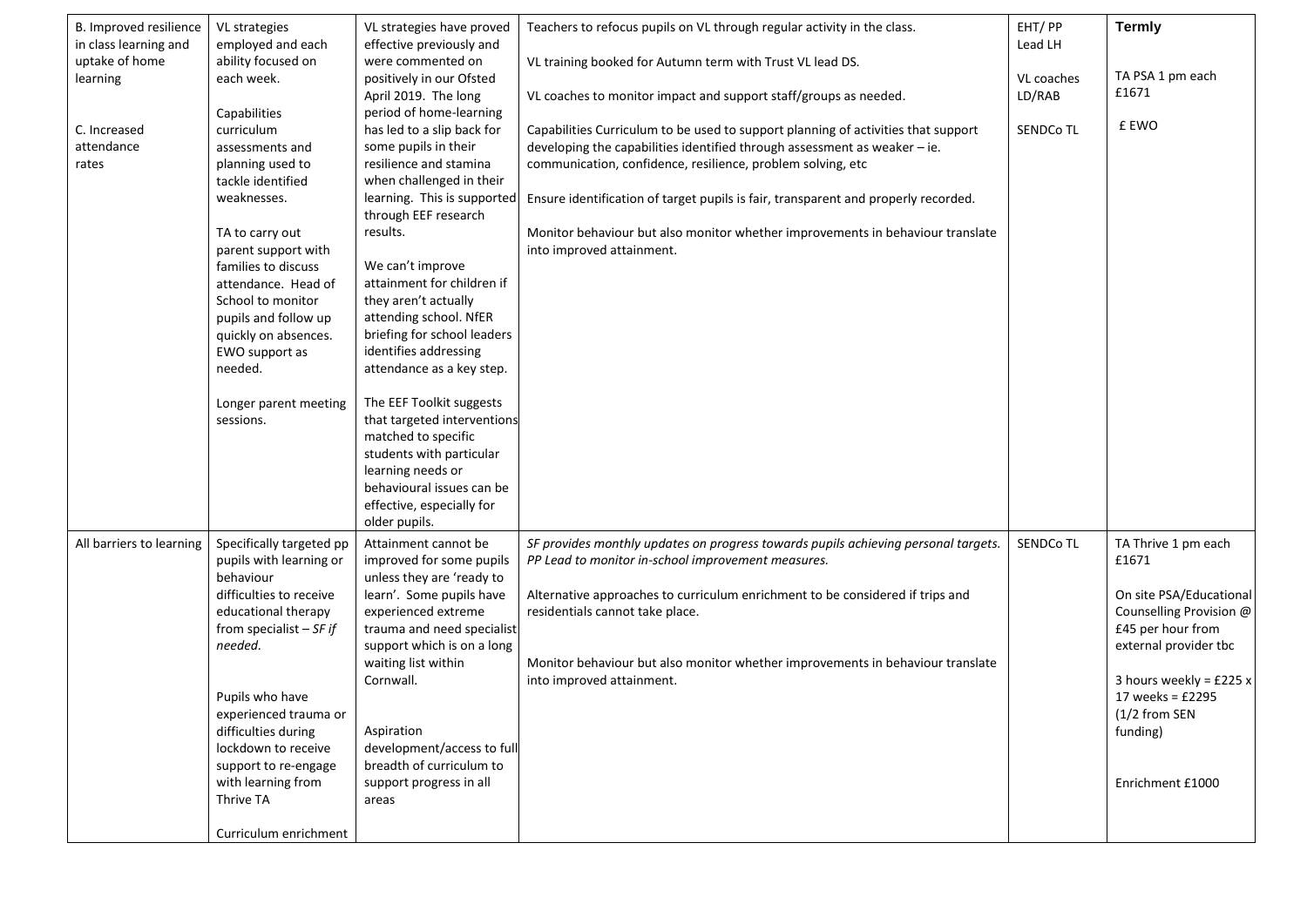| The remaining £1338.75 will be allocated for resources and to<br>support access to enrichment | £4490 |
|-----------------------------------------------------------------------------------------------|-------|
| Total budgeted cost $\vert$ £22,511                                                           |       |
| Total PPG Expenditure $\vert$ £23,760                                                         |       |

| 6. Review of expenditure                 |                                  |                                                                                                                                 |                                                                              |      |  |
|------------------------------------------|----------------------------------|---------------------------------------------------------------------------------------------------------------------------------|------------------------------------------------------------------------------|------|--|
| <b>Previous Academic Year</b><br>2019-20 |                                  |                                                                                                                                 |                                                                              |      |  |
| <b>Desired outcome</b>                   | <b>Chosen</b><br>action/approach | <b>Estimated impact:</b> Did you meet the<br>success criteria? Include impact on pupils<br>not eligible for PP, if appropriate. | <b>Lessons learned</b><br>(and whether you will continue with this approach) | Cost |  |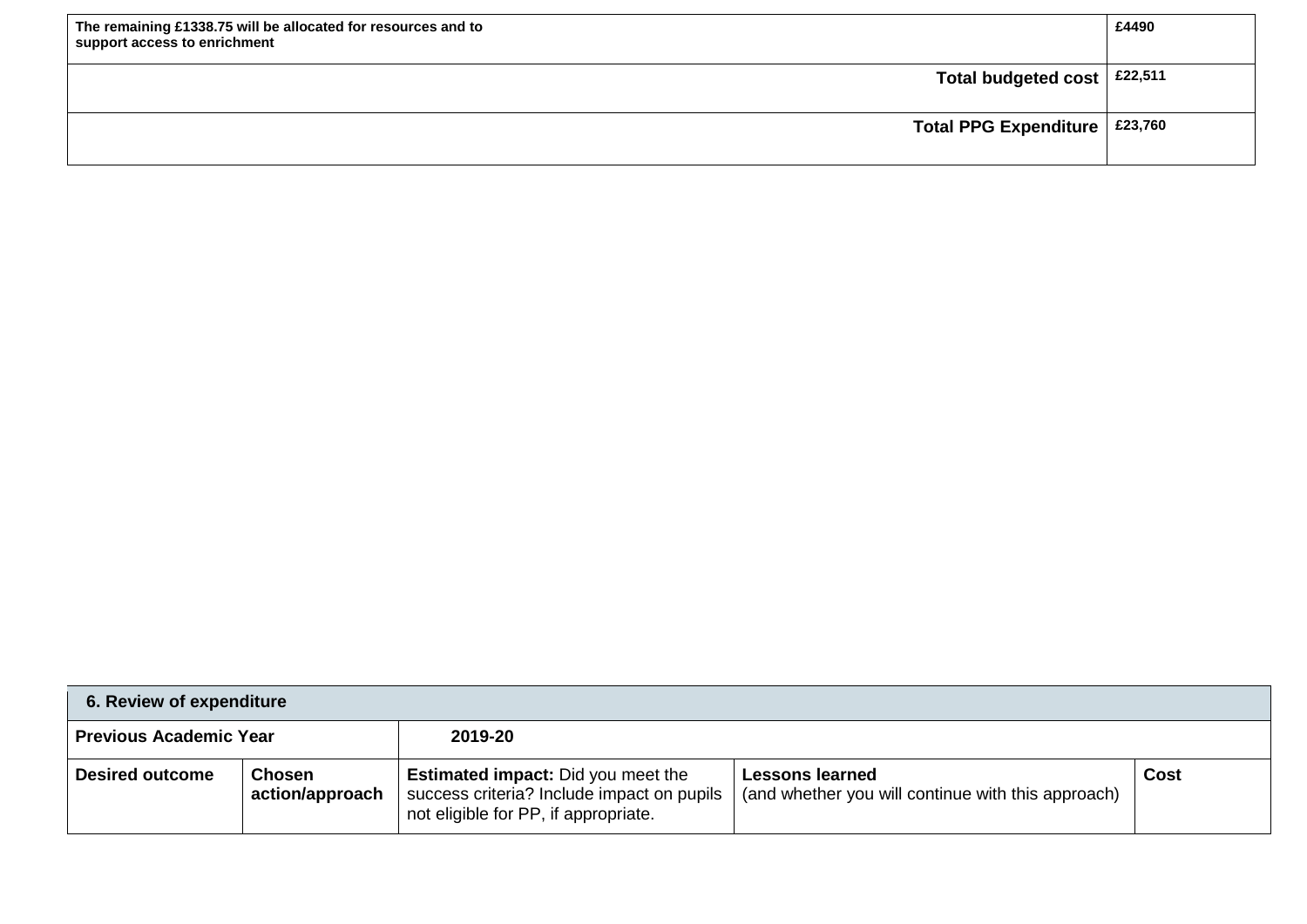| A. Improved progress and<br>attainment for pp<br>pupils                                                                                                                                            | Focus teaching on PP<br>pupils through<br>questioning and<br>feedback - live<br>$marking - including$<br>targeted deployment<br>of in class TA support                                                                                    | Pupils eligible for PP have been disproportionately<br>impacted by the COVID-19 pandemic and Lockdown.<br>To counteract this staff provided additional support<br>through home-learning packs, home visits, live Zoom<br>Lessons and regular home contact.                                                                                                                                                                                                                                                                                                                               | Ensure that home-learning is prepared for PP pupils should another<br>lockdown occur.<br>Consider resourcing IT equipment and Internet access for pupils<br>who will struggle at home.<br>Interventions and tutoring are being planned for any pupils in need<br>using government and Trust catch-up funds.                                                                                                                                                                                                                                                                                                                               | A half-day a 1/2<br>term release for<br>Maths and English<br>leads. Supply<br>approximately<br>£150 a day.<br>$6 X £75 = £450$                                                                               |
|----------------------------------------------------------------------------------------------------------------------------------------------------------------------------------------------------|-------------------------------------------------------------------------------------------------------------------------------------------------------------------------------------------------------------------------------------------|------------------------------------------------------------------------------------------------------------------------------------------------------------------------------------------------------------------------------------------------------------------------------------------------------------------------------------------------------------------------------------------------------------------------------------------------------------------------------------------------------------------------------------------------------------------------------------------|-------------------------------------------------------------------------------------------------------------------------------------------------------------------------------------------------------------------------------------------------------------------------------------------------------------------------------------------------------------------------------------------------------------------------------------------------------------------------------------------------------------------------------------------------------------------------------------------------------------------------------------------|--------------------------------------------------------------------------------------------------------------------------------------------------------------------------------------------------------------|
| B. Improved progress for<br>high attaining pupils                                                                                                                                                  | of<br>Use<br>new<br>curriculum<br>planning structures<br><b>GDS</b><br>to ensure<br>is<br>provision<br>planned for daily in<br>all<br>learning.<br>Teacher<br>and<br>staff<br>support<br>training to ensure<br>is<br>this<br>implemented. | The impact initially was effective in achieving this for<br>some PP pupils. Again, Lockdown meant that setting<br>challenging learning was tricky and pupils struggled to<br>access this at home.                                                                                                                                                                                                                                                                                                                                                                                        | Consider how catch-up funding and PP funding can be used to<br>provide additional support for potential high achieving<br>disadvantaged pupils.                                                                                                                                                                                                                                                                                                                                                                                                                                                                                           | £450 x 2 = £900<br>Total                                                                                                                                                                                     |
| Α.<br>Improved<br>progress and attainment<br>for pp<br>pupils<br>В.<br>Improved<br>progress for high<br>attaining pupils<br>C.<br>Improved<br>progress and attainment<br>for pp pupils with SEN    | Morning TA support in<br>classes for pp children<br>2 x morning TA's in<br>KS1 and KS2 classes                                                                                                                                            | Thrive support and external educational therapist<br>support has had some effect in improving pupil<br>behaviours and readiness for learning.<br>During the COVID-19 pandemic lockdown, our teachers<br>and TAs were proactive in maintaining contact with<br>disadvantaged pupils and the impact was an improved<br>uptake of home learning and a more successful,<br>smoother return to school during the September<br>opening.<br>For some pupils with SEN the changes that have needed<br>to be implemented for COVID-19 restrictions are<br>adversely impacting on their provision. | Increased free time in Thrive practitioners' timetables to ensure<br>staff delivering provision have sufficient preparation and delivery<br>time.<br>Continue to fund and support update training and Thrive/PSA TAs<br>Continue to ensure all classes have morning TAs. Consider<br>deployment of TAs in this academic year in light of COVID<br>restrictions and how they can be most effectively deployed to<br>support rapid catch-up for disadvantaged and SEN pupils.                                                                                                                                                               | 14.75hrs per<br>week X 3<br>Tas<br>X weeks per year<br>£17,696.25                                                                                                                                            |
| D.<br>Improved<br>progress and attainment<br>for pp<br>pupils<br>E.<br>Improved<br>progress for<br>high attaining pupils<br>F.<br>Improved<br>progress and attainment<br>for pp<br>pupils with SEN | Thrive support for pp<br>pupils<br>Specifically targeted<br>parents of pp pupils to<br>ensure they attend<br>parent consultation<br>meetings and parental<br>engagement<br>sessions.                                                      | Strategies that had proved successful in the initial part<br>of the academic year, were:<br>Longer parent meetings.<br>Teachers reported better engagement with<br>parents, better uptake of home-learning and<br>support for behaviour whilst also gaining a<br>greater insight to family issues.<br>Behaviour strategies are improving and<br>consistency in approach and high expectations<br>delivered through staff training are having<br>impact.<br>The impact of COVID Lockdown:<br>Parental engagement has been good generally<br>through the use of Class Dojo which allowed   | Prepare contingency plans for possible school closures and consider<br>ways to support disadvantaged families who may have to isolate or<br>who may have limited IT resource in the home.<br>Identify children who have fallen behind during lockdown or who<br>may have suffered trauma during this time away from school and<br>focus support in autumn on these groups.<br>During COVID, some pupils have experienced trauma and need<br>specialist support (Local Authority SEN support has a very long<br>waiting list therefore it will be crucial to maintain our own in-house<br>support for vulnerable and disadvantaged pupils. | On site<br>PSA/Educational<br>Counselling<br>Provision @ £45<br>per hour from<br>external provider<br>5 hours weekly $=$<br>£225 x<br>17 weeks $=$<br>£3825 (2<br>hours on top<br>funded<br>via SEN funding) |